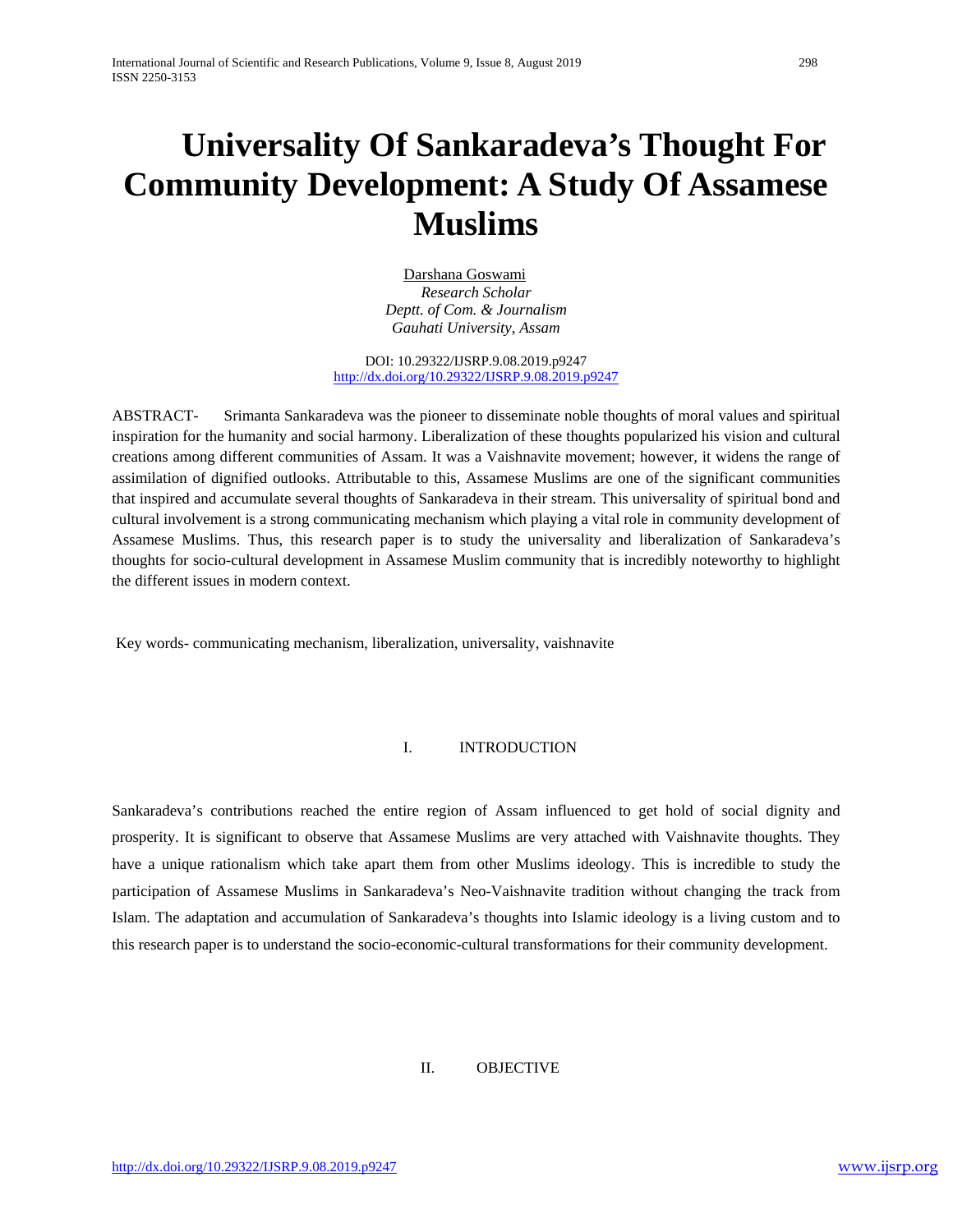This research paper has been focused on its objectives mainly to study the Sankaradeva's philosophy of spiritual liberalization that inspired Assamese Muslims community to incorporate in socio-cultural life. Foremost emphasis is to study the contribution of Assamese Muslims to enhance Sankaradeva's vision as a communicating mechanism for greater community development. Also to understand the historic evolution, socio-cultural transformation of Assamese Muslims community and its future prospect with recent circumstance.

### III. METHODOLOGY

This is a critical and analytical type of research. The findings of the research are based on two types of data i.e., the Primary data and Secondary data. Different information related to the adaptation and assimilation of Sankaradeva's philosophy by Assamese Muslims community from Sankaradeva era to modern period is considering as chronological edge is the primary data for the research purpose. After the data collection process, data analysis has been done. Also it includes various socio-cultural components of communication process which may establish the influence of Sankaradeva's philosophy in Assamese Muslims community as a vital dynamic aspect for community development.

#### IV. HISTORY OF ASSAMESE MUSLIMS

The term Assamese Muslim is stand for the religiously Islamic community who used Assamese language, folk culture and social tradition of Assam. Assamese Muslim is also referring as *Asomiya Musalman*. Historically, the Islamic tradition entered Assam during 1206 AD by the force led by Muhammad Bin Bakhtiyar, a turkey invader came to Assam through Tibet region. After this, from  $15<sup>th</sup>$  to  $17<sup>th</sup>$  centuries several Muslim invaders came to Assam and the so many conflicts took place were many prisoners stay put here. In between this, during 1662 AD a significant conflict occurred between Ahom dynasty and Mir Jhumla where according to a treaty a part of Assam was occupied by him. Afterward, this was again taken over by Ahom rulers. Along this, several Muslims officials were appointed by Ahom rulers in state of affairs and the acquaintances with Muslim society got increased. Simultaneously, many Intellectuals, Saints, Artists migrated to this province and enhanced Assamese Muslim community. However with the course of time, this region assimilated the Muslims people with indigenous people and culture. So many Muslims married to native girls, learned the local language, adapt folk culture and customs into their life. On the other hand, at that time conversions to Islamic creed also shown as a major fact in increasing the Muslim population. Nowadays, although they possess Islam as their religion but socio-culturally they are distinctive and vibrant which is far away from traditional Middle East Asian live hood and ideology. This is stated by Wikipedia that ' the Assamese Muslims probably one of the less orthodox Muslims communities of entire Asia. They follow many Hindu customs and take part in Hindu festivals'. Due to this distinguished socio-cultural assimilation with other indigenous communities, the Assamese Muslims evenly developed and continued as an imperative part of this multi-dimensional Assamese society.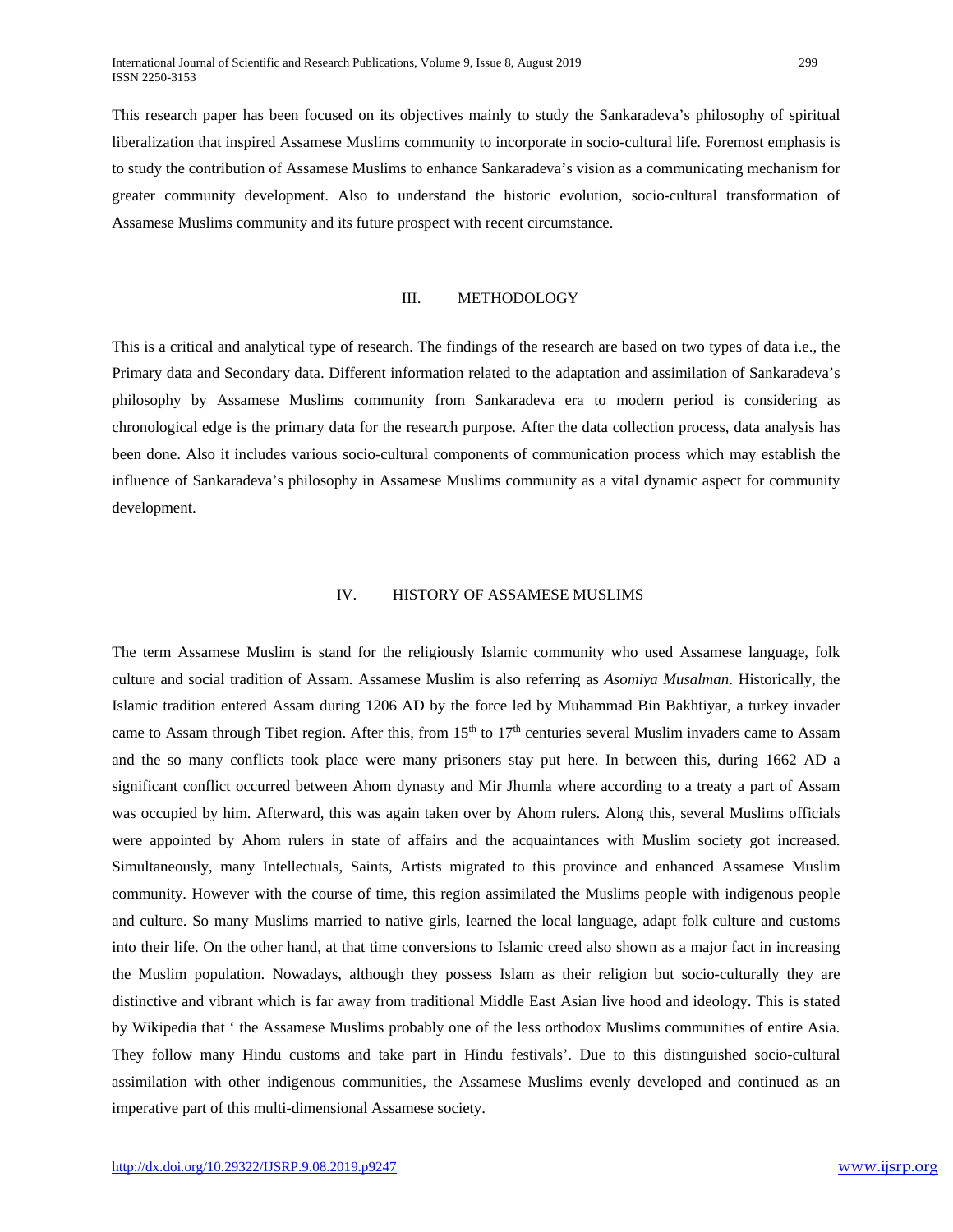## V. SANKARADEVA'S VISION OF LIBERALIZATION

Sankaradeva was a great intellectual had immense observations on socio-cultural-political circumstance of that period. He understood about the mass appeal of his liberal philosophy of life but at the same time he well known of limitations of people in terms of acceptance. To integrate the multi-lingual, multi-coloured cultural heritage of Assam, Srimanta Sankaradeva formulated a unique form to retelling of motivational mythological stories through several artistic manifestations of drama, songs, sattriya dance etc. that never depicted rigidity of Hindu philosophy but proficient to generate universal platform and huge popularity.

Although the Neo-Vaishnaism is a stream of Hindu religious vision and practice but it is more flexible and progressive. In early period of Sankaradeva, there were so many different deities and mainly living animal and human were sacrifices in the name of *Sakti pujan*. Along this, so many blind beliefs and merciless rituals took placed and the social system suffered a lot. To abolish these malpractices and to provide an appropriate divine pathway towards humanity, Sankaradeva introduced EK SARAN NAM DHARMA. *EK SARAN* is refers to be under the guidance and direction of the single God who is not other than Lord Krishna who described as *Palankarta* i.e., the protector of humanity and social values. Instead of offering many things, the three fundamental practices are formulated to worship the single God are *Kirttan, Smaran, Bandan. Kirttana* is to express and execute the glory of Lord Krishna in the form of poetic illustrations that articulated by Sankaradeva. *Smaran* is to bring the instructions learned from *Kritan* and Guru (the mentor) to the mind. *Bandan* is the devotional expression of thoughts towards Lord Krishna and the *Guru* for all those we learn about this world and humanity. To perform and practice these values Sankaradeva established *Sattra* and *Namghar* across the regions which were residential spirituality learning institutions and community prayer houses, respectively. *Sattra* are headed by *Gosain*, a spiritual leader who teaches moral education, social values to disciples, students and followers. And the *Namghar* are the native prayer houses where people of the locality gathered for worship practice and perform the spiritual learning in various art forms like, *Bhaona, Sattriya* dance, *Borgeet* presentation. These institutions are widely open for all irrespective of caste, creed, and gender that they can participate in the services and can enjoy the cultural performances.

According to the Census report of India, 1891, it is stated about the Vaishnavite influence on outcast that "when the neophyte takes the Saran, the Gosain in inculcates a few moral precepts such as 'Obey your parents', never raise your hands against them', 'be always respectful to elders', tell no falsehood' etc. He then sprinkles sacred water over them and bless them. Having done this he takes his fee and departs. He interferes no farther with their old religious beliefs, nor does he insists on their abstaing from eating pork and drinking rice beer." (Para-233 Vol.1- Chapt-8). It can be assumed that Sankaradeva's philosophy of spirituality distinctly possess the path of moral, social values which does not stress to change the religious or individual identity. Therefore, beginning of Sankaradeva's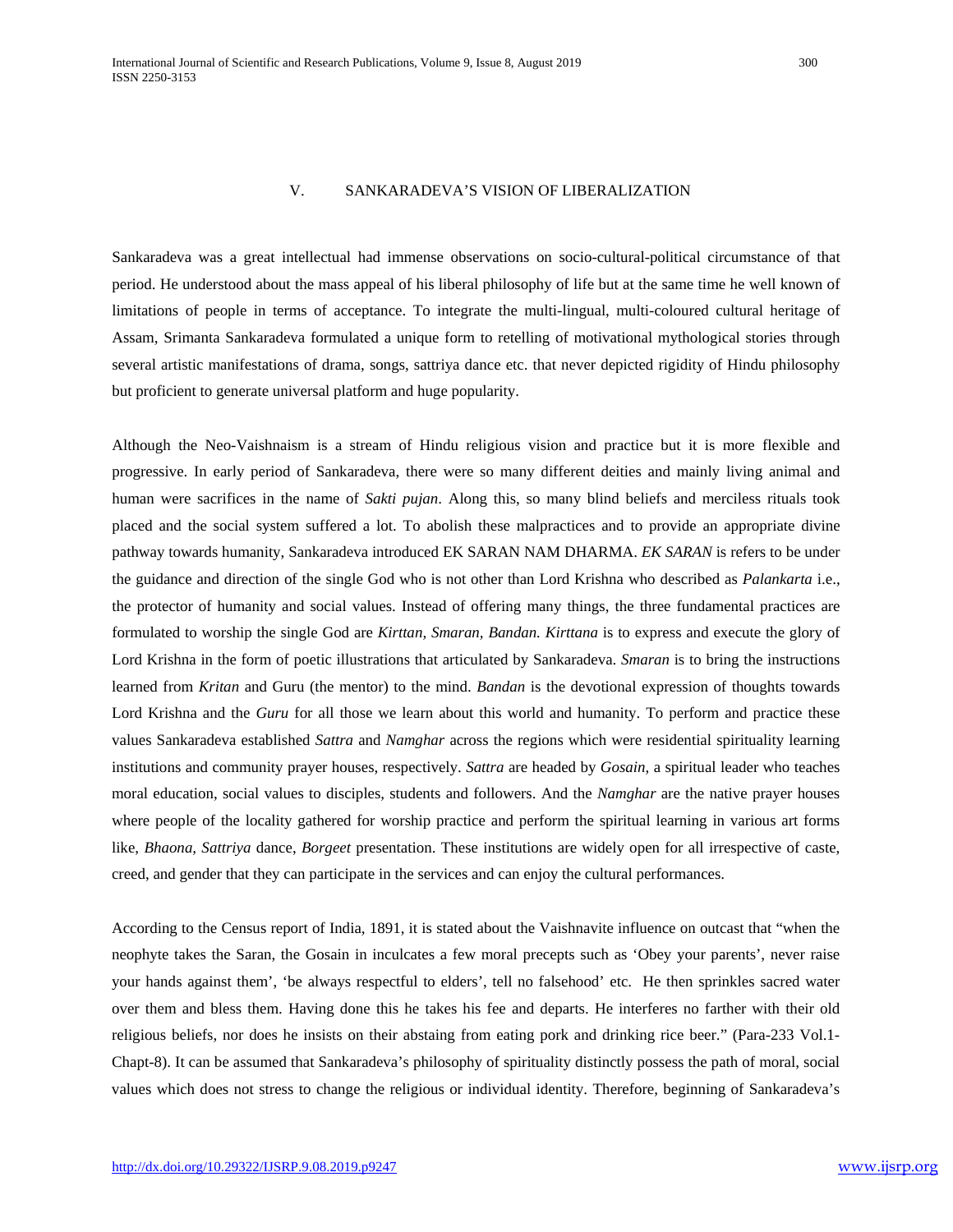era to modern period, along with a number of tribal communities; Assamese Muslims community equally feels enlightened to incorporate Sankaradeva's school of thoughts into their life and culture.

#### VI. SANKARADEVA'S PHILOSOPHY IN ASSAMESE MUSLIMS COMMUNITY

Srimanta Sankaradeva's one of the distinguished disciple Chandkhai was a Muslim. He was well known for logical account. It stated that Chandkhai had seen Sankaradeva's divine form. He inspired a lot by the Sankaradeva's liberal outlook towards an outcast person like him. Chandkhai became a follower of Sankaradeva and he composed several devotional songs which spread out the message of Sankaradeva on spirituality, morality and humanity. Subsequently, a number of Muslims people were acquainted with Sankaradeva's EK SARAN NAAM DHARMA, and assimilation of Vaishnavite and folk cultures were put into practice.

## VII. IMPACT ON ASSAMESE MUSLIMS

About 250 years before the birth of Sankaradeva, the Islamic ideology entered to Assam however the Sankaradeva's philosophical transmission motivated Assamese Muslims community to recognize the multi-cultured foundation of socio-cultural development. It is observed that the institutional structures of *Sattra* and *Namghar* are also established in Muslims community. In 1891, Census report of India stated about this. In Jorhat sub-division of undivided Sivasagar district, presently in Jorhat district there were about sixteen thousands of Muslim populations. The report says that Assamese Musalmans followed the Hindu customs and religious structure. Further this, they have their spiritual leaders i.e., *Gosain*. It was mandatory to all the Muslims populace get attach to the *Gosain* for acquire the knowledge of individual-social values. Namely, *Halungpuria Gosain*, *Bakirpuria Gosain*, *Hak Khoa Dewan Gosain* are some Assamese Muslims *Gosain*. Notably, *Bakirpuria Gosain* is name after the first *Pir* of the line *Bakir*. They have their own *Sattra* where resident disciple (*Bhakat*) used to live who desist from matrimonial or other physical relationships. *Gosain* are be given the offerings from other non-residents followers and disciples. The authorized village chief is called as *Gaonbura* who is appointed by *Gosain* with a turban as a symbol of recognition. Under him a number of *Barik* or peon worked and collect the offerings. In Darrang district, *Damodoria Boragi Sattra* is considerable to have a Muslim family tree that was converted but still participates in *Sattra*'s various programs.

On the other hand, the edifying practices of devotion are basically the good habits of lifestyle. Sankaradeva's philosophy of *Sanskar* i.e., reform for personal, mental and social health and hygiene. Realizing the fact, *Sayan Sadachar, Bhojan Sadachar, Goyon Sadachar* are introduced which says about the daily routine of sleeping, eating, moving to somewhere etc. Similarly, for mental recreation spiritual activities like singing the devotional songs accomplish with several instruments. It is observed that many Assamese Muslims follows these routines. As well as, while praying they perform rhythmic clapping which is similar to *Kawali* performed by *Sufis*. Such comparable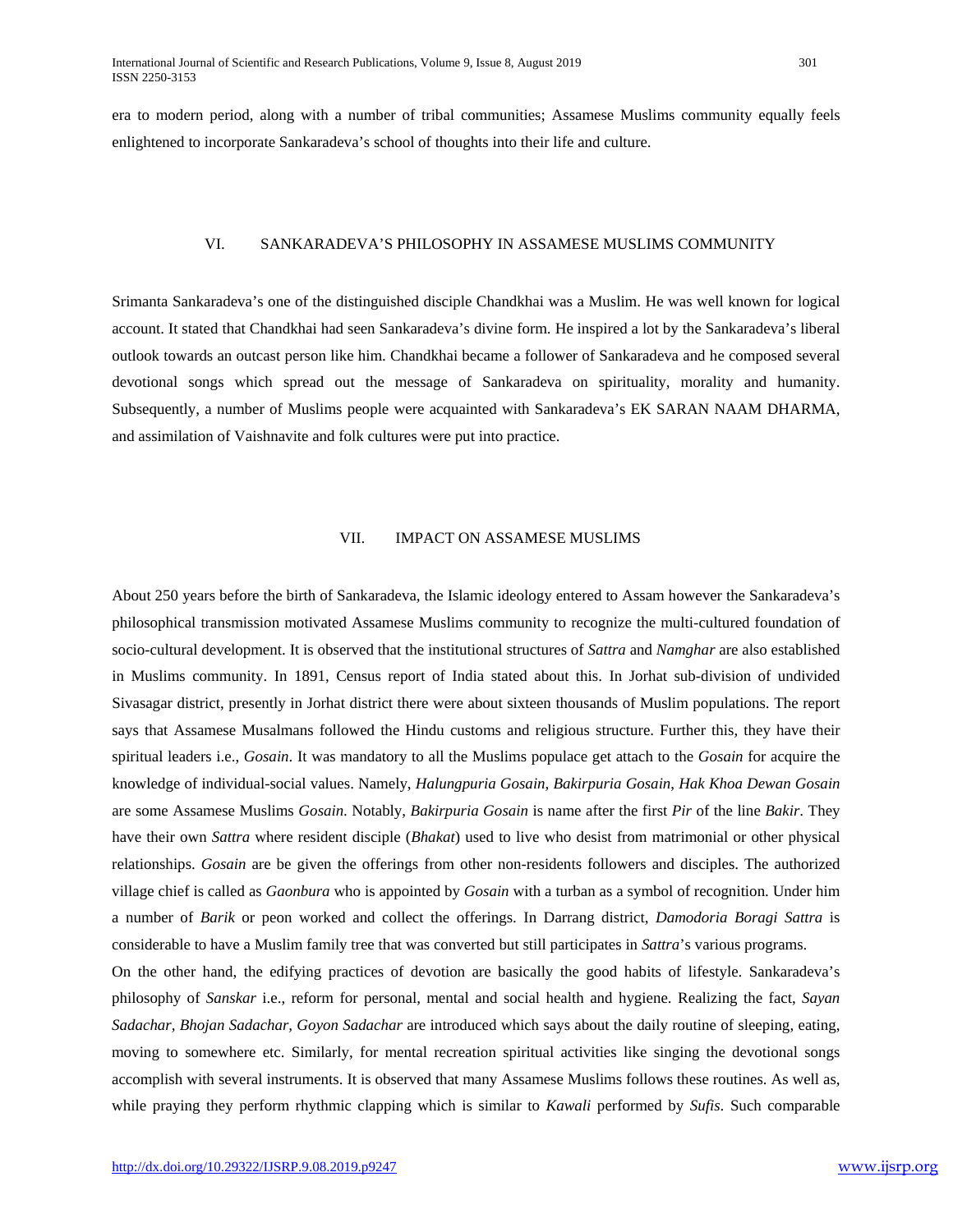integration of Vaishnavite thoughts and Islamic culture is assumed to lead the *Baul* culture in Bengal region. It is also seen that integration of Vaishnavite ideology and Islamic tradition brought out folk songs like *Kabira Geet* or *Baadshahi Geet, Fakirali Geet, UjaUtha Geet* or *Aituti Geet*. Among this, the women participation is a significant element to understand the gender egalitarianism in Assamese Muslims.

In 1630, Azan Fakir a notable Sufi saint came for exploration and distribution of Islamic ideology in Assam. It was about eighty years after the death of Sankaradeva and Azan Fakir found that the Islamic thought of Assam is already absorbed Neo-Vaishnaism of Sankaradeva. They took part in singing of *Kirttana*, took *Prasad*. He understood the universal acceptance of Sankaradeva's philosophy and himself introduced a liberal form of Sufism. He composed *Jikir* and *Jaris* in the pattern of Vaishnava songs i.e., *Borgeet*. *Jikir* and *Jaris* put up with the similar spiritual and humane values to deliver socio-cultural harmony.

Significantly, in Azan Fakir's period there were no mosques among local Muslims in lower part of Assam. There were only community prayers houses *Namghars*. *Sattra* culture is not confined within the frame of spirituality but it leads socio-political-cultural developments of village and the state. In addition, it is to mention that in united India of Pre-Independence period, at Dhaka there were so many Muslims disciple of Madhupur Satra, Coch behar. From this point, it can be understand that the Sankaradeva's establishments straightforwardly influenced the Assamese Muslims community.

### VIII. SANKARADEVA'S IDEOLOGY IN COMMUNITY DEVELOPMENT

As per the census of 2011, the Muslims population is about 34% of total population of Assam. Among these, a large number of Muslims are Assamese Muslims who possess liberalized socio-cultural life. From British rule, although there is the Muslim Personal Law (1937) and Sharia Law for Muslims community but Indian constitution provides equal rights to all citizens a Uniform Civil Code under article 44. Hence, as stated earlier, Assamese Muslims are holding global outlook about their socio-cultural development. Looking into the Human Development Index (HDI) according to Open Government Data (OGD) Platform Although the literary rate 68.5%, which is lowest in the country, and for instance the literacy rate of Assamese Muslims is higher than this with 73.18 % age. Putting this point, social status, gender equality, mass participations are very customary for Assamese Muslims community. Because of the progressive approach a large number of scholars, eminent personalities come out from Assamese Muslims. Namely, Baag Hazarika, the Brave Commander of Ahom Kingdom, former President of India Fakhruddin Ali Ahmed, Anuwara Taimur, the only woman Chief Minister of Assam, Dr, Maidul Islam Bora, the first Assamese Doctorate, Mahanmmed Saadulah, the only Assamese member of the drafting committee of the Constituent Assembly, Fardina Adil, the first Assamese woman IAS officer, Padma Bhshan awardee Vocalist Parveen Sultana, distinguished writer Syed Abdul Malik and many other prominent figures glories the state and the nation.